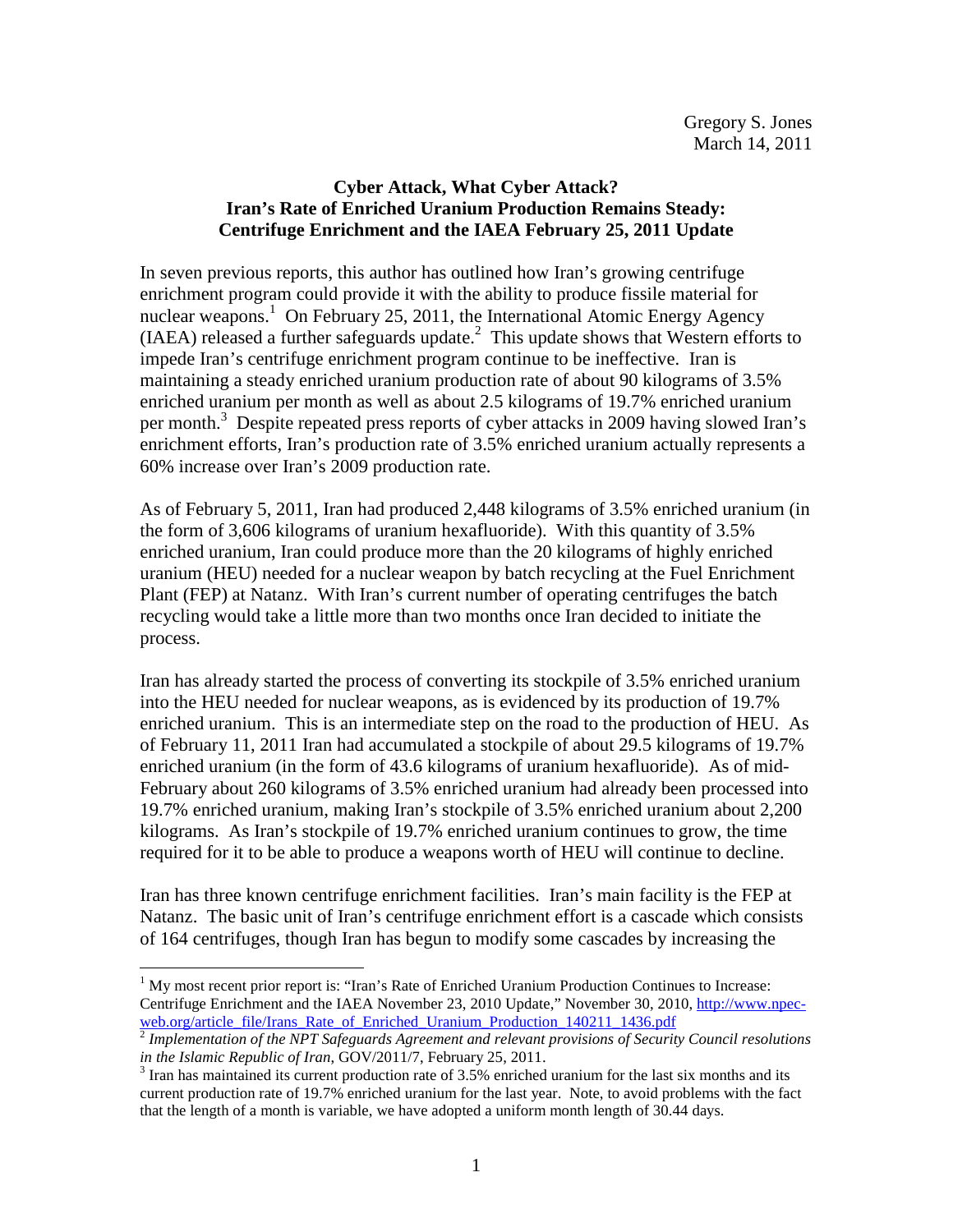number of centrifuges to 174 (all centrifuges installed up to now have been of the IR-1 type). Each cascade is designed to enrich natural uranium to 3.5% enriched uranium. As of February 20, 2011, Iran had installed 53 cascades containing approximately 8,000 centrifuges at the FEP. Of these 53 cascades, only 31 (containing 5,184 centrifuges) were being fed with uranium hexafluoride and therefore producing 3.5% enriched uranium.<sup>4</sup>

Also at Natanz, Iran has the Pilot Fuel Enrichment Plant (PFEP) which is used to test a number of more advanced centrifuge designs. These are usually configured as single centrifuges or small ten or twenty centrifuge test cascades. However, Iran has indicated that it plans to install two full cascades containing more advanced centrifuges (one cascade using IR-4 centrifuges and one cascade using IR-2m centrifuges) which could significantly increase the rate of Iran's production of 3.5% enriched uranium. In addition, there are two full cascades each with 164 IR-1 type centrifuges at the PFEP. These two cascades are interconnected and are being used to process 3.5% enriched uranium into 19.7% enriched uranium. Iran began producing 19.7% enriched uranium at the PFEP in February 2010.

Finally Iran is constructing an enrichment facility near Qom. Known as the Fordow Fuel Enrichment Plant (FFEP), this plant's construction was started clandestinely in violation of its IAEA safeguards. Its existence was only revealed by Iran in September 2009 after Iran believed that the plant had been discovered by the West. No centrifuges have yet been installed at FFEP.

Given that Iran has 5,184 centrifuges in operation at the FEP and stockpiles of about 2,200 kilograms of 3.5% enriched uranium and 29.5 kilograms of 19.7% enriched uranium, it can use batch recycling at the FEP to produce the HEU needed for a nuclear weapon. This process is illustrated in Table 1.

Two steps are required. In the first step, 3.5% enriched uranium is enriched to 19.7% enriched uranium. Iran would need to produce 158.2 kilograms of 19.7% enriched uranium (including 5 kilograms for the plant inventory in the second step). However, since it has already produced 29.5 kilograms of 19.7% enriched uranium, Iran would need only to produce an additional 128.7 kilograms. This step would require 1,520 kilograms of 3.5% enriched uranium as feed but Iran's current stockpile well exceeds this figure. In the second step, the 19.7% enriched uranium would be further enriched to the 90% level suitable for a nuclear weapon. Using Iran's currently operating centrifuges at the FEP, the batch recycling would take little more than two months.

Note however, that there would be nothing illegitimate about the first step of this process since Iran's current production of 19.7% enriched uranium at the PFEP has established

The IAEA's description of the number of centrifuges being fed with uranium hexafluoride is rather ambiguous: "The 31 cascades being fed with  $UF_6$  on that date contained a total of 5184 centrifuges, some of which were possibly not being fed with UF<sub>6</sub>." *Implementation of the NPT Safeguards Agreement and relevant provisions of Security Council resolutions in the Islamic Republic of Iran*, GOV/2011/7, February 25, 2011, p.3.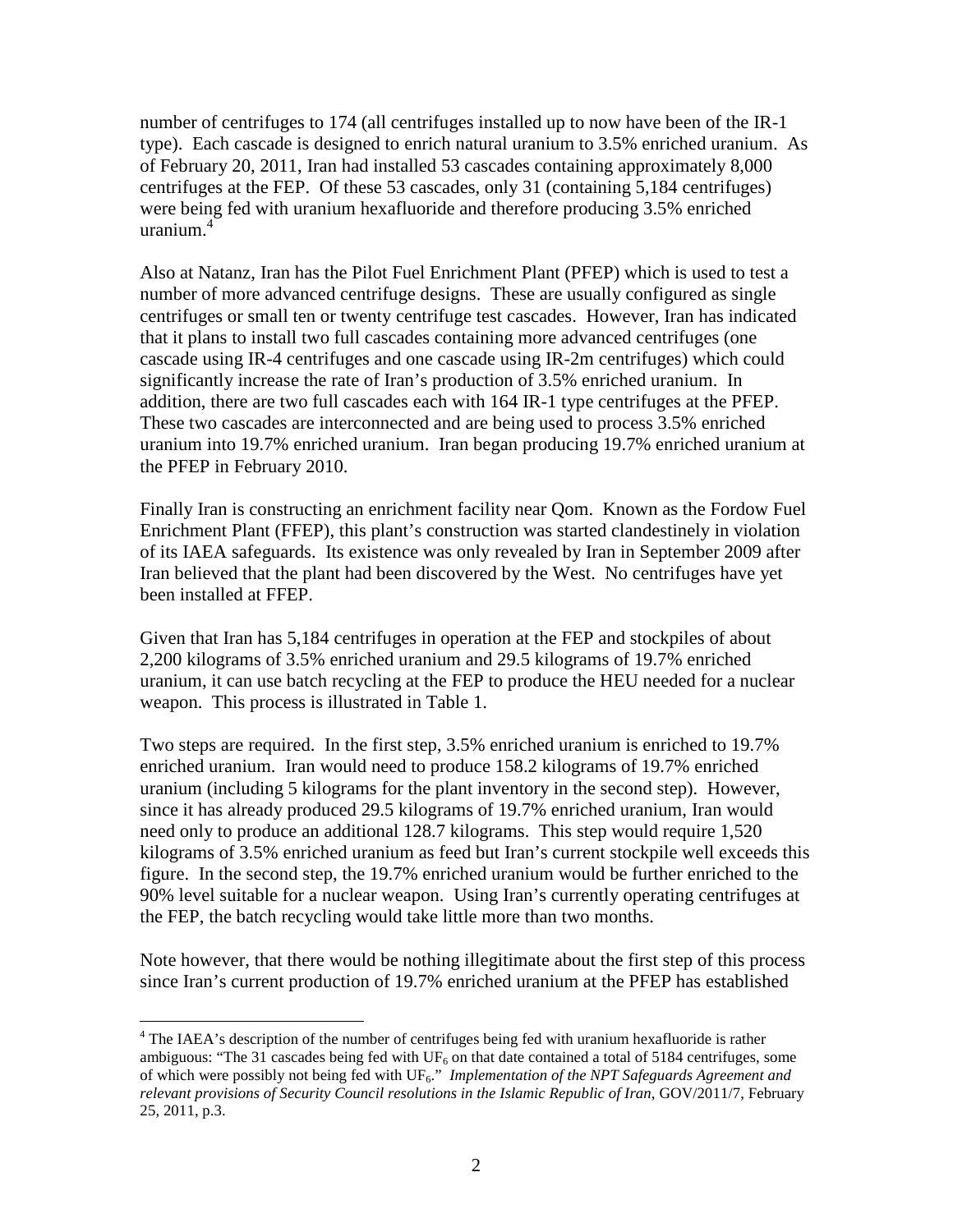the principle that Iran is permitted to produce and possess such material. Only at the second step would Iran have violated the NPT but as the second step takes only about two weeks, there would be very little time for Western counteraction before the process was completed. Indeed since the FEP is not continuously monitored by the IAEA, the process could be well along or even completed before it was discovered.

## **Table 1**

## **Time, Product and Feed Requirements for the Production of 20 kg of HEU by Batch Recycling at the FEP (31 Operating Cascades, 5,184 Centrifuges, 0.89 SWU per Centrifuge-Year)**

| Cycle  | <b>Product Enrichment</b> | <b>Feed Enrichment</b> | Time for Cycle |
|--------|---------------------------|------------------------|----------------|
|        | and Quantity              | and Quantity           | (Days)         |
| First  | 19.7%                     | 3.5%                   |                |
|        | 128.7 kg                  | $1,520$ kg             |                |
| Second | 90.0%                     | 19.7%                  |                |
|        | $20 \text{ kg}$           | 153.2 kg*              |                |
| Total  |                           |                        | $65***$        |

\* Includes 29.5 kilograms of 19.7% enriched uranium that Iran has already stockpiled. \*\*Includes four days to account for equilibrium and cascade fill time.

Nor is batch recycling of enriched uranium at the FEP the only pathway for Iran to produce the fissile material required for nuclear weapons. Iran could produce HEU at a clandestine enrichment plant. Since Iran continues to refuse to implement the Additional Protocol to its safeguards agreement, the IAEA would find it very difficult to locate a clandestine enrichment plant—a fact that the IAEA has confirmed.<sup>5</sup> While this has been a theoretical possibility since 2007, the discovery in September 2009 that Iran was actually building such a clandestine enrichment plant (the FFEP near Qom) has increased the salience of this concern.

A clandestine enrichment plant containing 23 cascades (3,772 centrifuges, 0.89 SWU per machine-year) could produce around 20 kilograms of HEU (the amount required for one nuclear weapon) each year. Since this option does not require any overt breakout from safeguards, the relatively slow rate of HEU production would not necessarily be of any concern to Iran. Such production could be going on right now and the West might well

 $\overline{a}$ 

<sup>&</sup>lt;sup>5</sup> "While the Agency continues to verify the non-diversion of declared nuclear material at the nuclear facilities and LOFs declared by Iran under its Safeguards Agreement, Iran is not providing the necessary cooperation to enable the Agency to provide credible assurance about the absence of undeclared nuclear material and activities in Iran, and therefore to conclude that all nuclear material in Iran is in peaceful activities." *Implementation of the NPT Safeguards Agreement and relevant provisions of Security Council resolutions in the Islamic Republic of Iran*, GOV/2011/7, February 25, 2011, p.10.